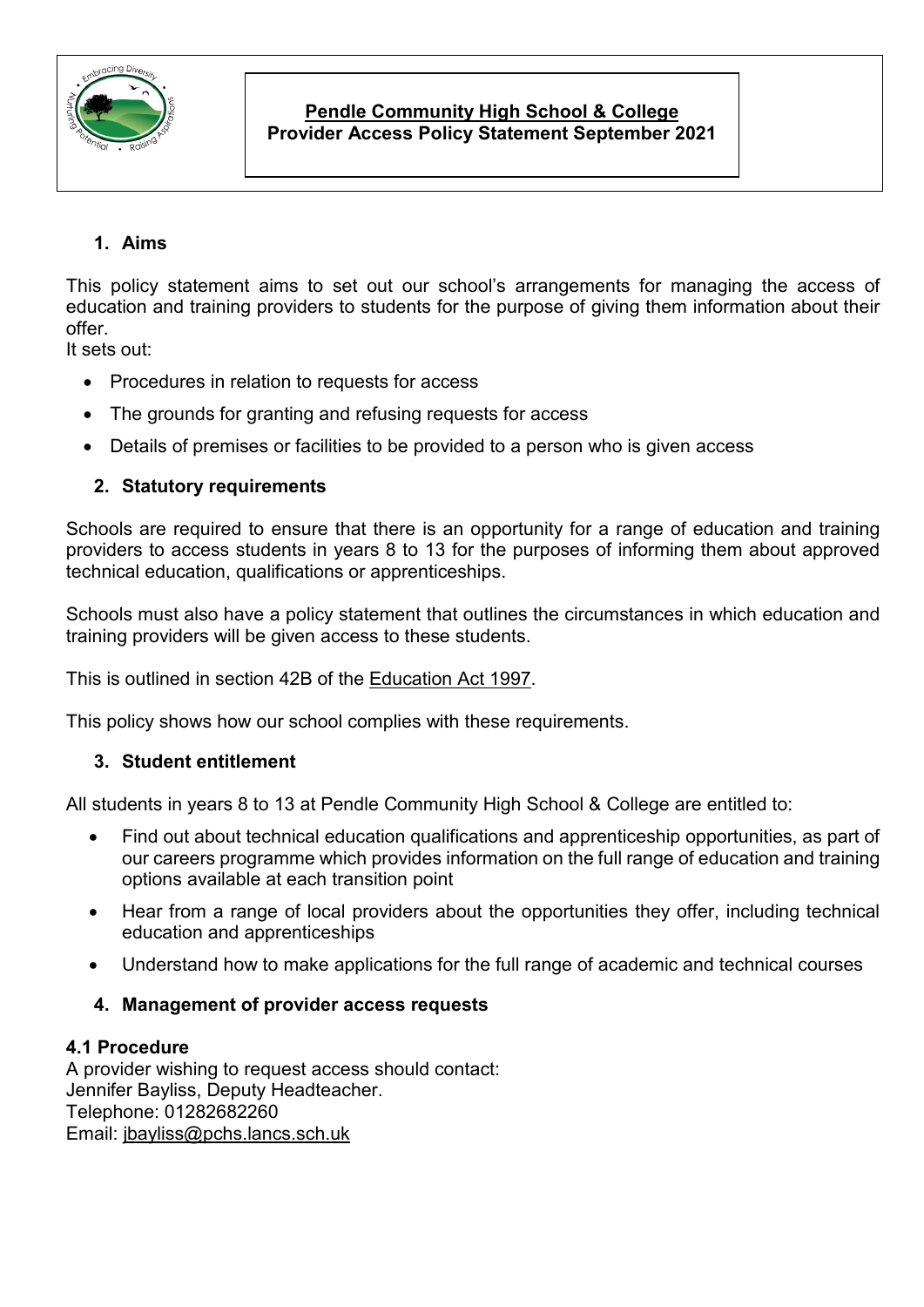## **4.2 Opportunities for access**

All our young people have access to careers and guidance on further education and planning for their future pathway at their Annual EHCP from year 9 onwards. All individual needs are understood and bespoke packages are planned for. Those students in their final year of schooling will have a timetable and curriculum that focusses, in part, upon their next steps and life beyond school. They will be provided with a range of experiences and options supported by key members of staff. For our more dependent pupils transition into College begins after Easter with taster and orientation visits.

A wide range of IAG is on offer and could include:

- Support from the Transitions team
- Visits from local college staff
- Talks from ex students
- Attendance at Careers Fairs
- Local employer talks in school
- Work experience
- Visits to local colleges
- Local college taster carousel
- Access to Level 6 Careers Advisor where appropriate to the needs of the learner

In addition, College works very closely with Adult Services including Day Care Services, Employment Services and Adult Community Learning Disability Team to ensure a smooth transition at 18 and 19. For our more complex young people the Transition Team ensures all services provide joined up thinking.

A number of events, integrated into our careers programme, will offer providers an opportunity to come into school to speak to students and/or their parents/carers:

|         | Autumn term            | Spring term | Summer term            |
|---------|------------------------|-------------|------------------------|
| Year 8  | <b>Parents Evening</b> |             | <b>Parents Evening</b> |
| Year 9  | <b>Parents Evening</b> | Assemblies  | <b>Parents Evening</b> |
| Year 10 | <b>Parents Evening</b> |             | <b>Parents Evening</b> |
| Year 11 | <b>Parents Evening</b> | Assemblies  | <b>Parents Evening</b> |
| Year 12 | <b>Parents Evening</b> |             | <b>Parents Evening</b> |
| Year 13 | <b>Parents Evening</b> |             | <b>Parents Evening</b> |
| Year 14 | <b>Parents Evening</b> | Assemblies  | <b>Parents Evening</b> |

Please speak to Jennifer Bayliss to identify the most suitable opportunity for you.

# **4.3 Granting and refusing access**

*.*

- All providers will make arrangements to visit the school / college at least two weeks before the visit by contacting J Bayliss Deputy Headteacher
- Providers will not be permitted to make a visit without prior agreement